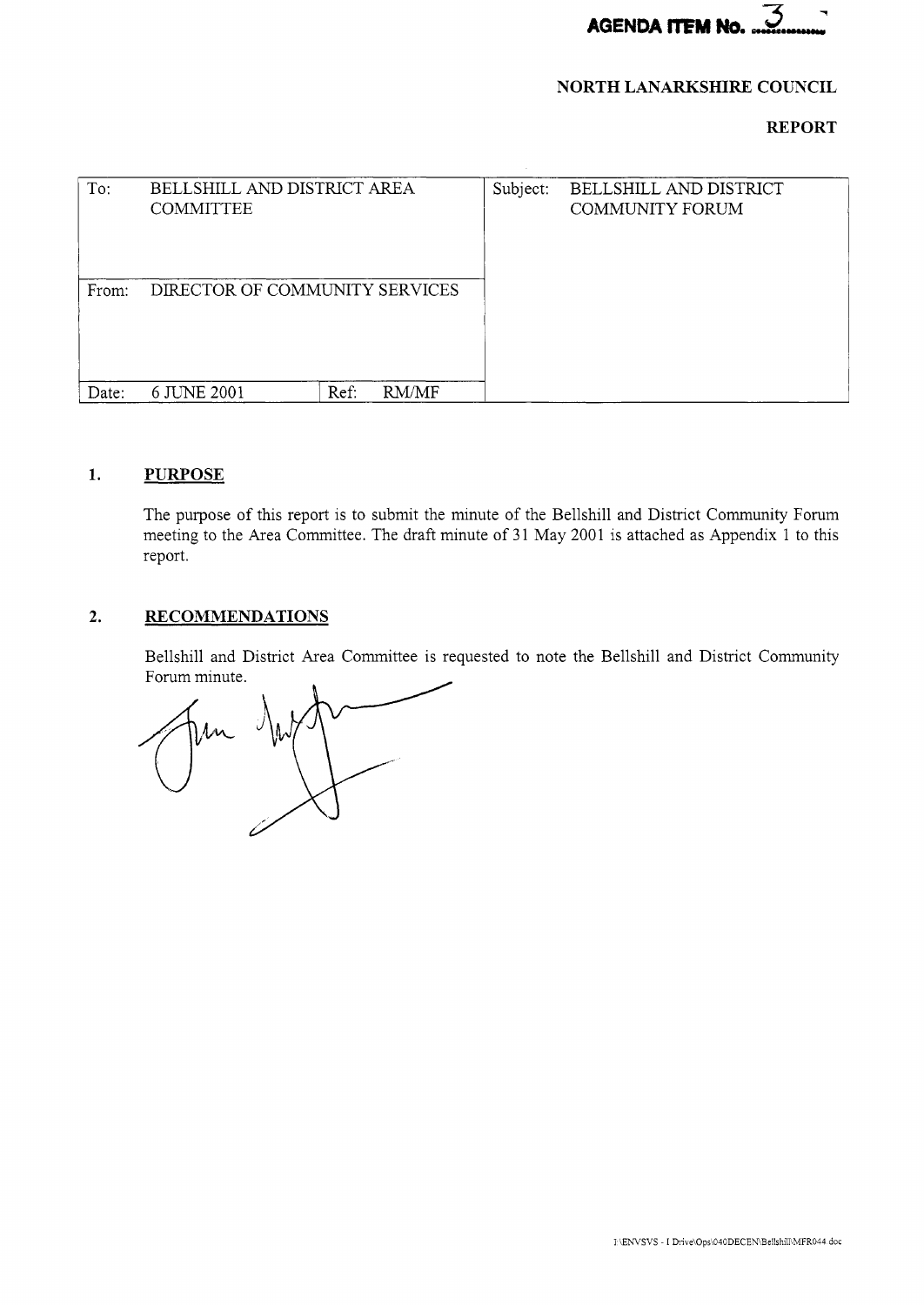PPENDIX

#### **NORTH LANARKSHIRE COITNCIL**

#### **DEPARTMENT OF COMMUNITY SERVICES**

## **Bellshill and District Community Forum In Beilshill Academy**

**Thursday 31" May** 

**In Attendance:** 

**T. Leggate (chair) S. Toyer**  *G.* **Willlams W. Foy M. Henry Cllr** *C.* **Hebenton A. Little N.L.C. Planning** & **Environment J. Halpin Town Centre Manager S, Wright** 

**Apologies:** 

**A. Law J. Gilmour R McHarg** 

**Distribution: As above** 

### **KITEM MINUTE ACTION**

#### 1 **MINUTE OF PREVIOUS MEETING**

**Approved as** accurate by M. Henry, seconded by **W.** Foy

No **matters** arising from the previous minute.

# **2** PRESENTATION ON BELLSHILL TRAFFIC SYSTEM

**Alex** Little undertook **a** presentation on **a** range of options for improving Bellshiil Traffic System which **had** been brought forward **by** consultants.

*hlsx* **indicated** that the **preferred** option of thc Planning **and** Environroenl **Department**  was optjon **8.** This not only addressed town **centre** problems but **also those**  cxperienced **in** thc wider area such as Motherwcll Road, Hamilton Road **and the** area **around** Sir Matt Busby **Sports** Centrc.

**As part** of the consultation process he had **attended** meetings **with** shopkcepers and the public to ascertain their **views and** he welcomcd *the* **Forum's** input.

**A full discussion** thcn **took place** around scveral **issues** including the **need** for **the Main**  Strcct *to* **be pedcstrian** friendly, the undcrpass at North Road **and** specific aspects of the preferred option.